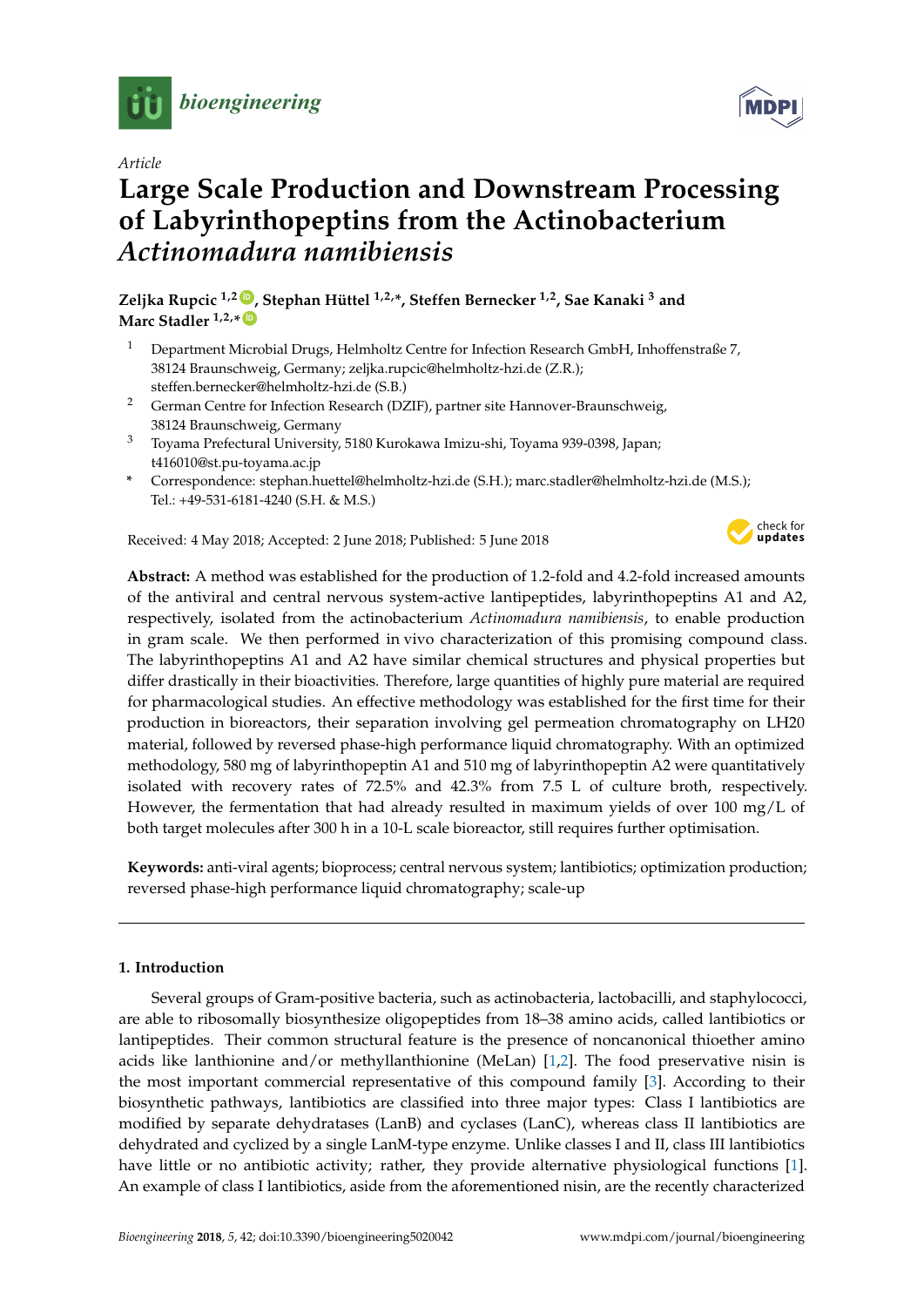pinensins, which represent the first antifungal lantibiotics isolated from a Gram-negative bacterium [\[4\]](#page-8-0). Pseudomycoicidin, an antibacterial representative of class II lantibiotics, was isolated from a Gram-positive bacterium [\[5\]](#page-8-1). From actinobacteria, only four peptides have previously been described and structurally characterized as type III lantipeptides, although comparative genomic studies have revealed that homologous gene clusters are abundant in other strains of this bacterial group [\[6\]](#page-8-2). An example of lantibiotics in phase II clinical trials is duramycin (moli1901), which is being developed for the treatment of cystic fibrosis as it increases chloride transport in the airway epithelium [\[7\]](#page-8-3).

The current study was dedicated to the labyrinthopeptins, which were first isolated from the desert actinobacterium *Actinomadura namibiensis within Aventis in 1988 [\[8\]](#page-8-4),* but their structure was only determined recently [\[9\]](#page-8-5). Electrospray Ionization Fourier Transform Ion Cyclotron Resonance (EIFTCR) mass spectrometry of its crude extract showed three labyrinthopeptin derivatives: labyrinthopeptin A1 (1) (Figure [1a](#page-1-0)), labyrinthopeptin A2 (2) (Figure [1b](#page-1-0)), and labyrinthopeptin A3 (3), a degradation product of **1** [\[10\]](#page-8-6). All three derivatives possess a post translationally modified triamino acid labionin (Figure [2\)](#page-2-0) [\[10,](#page-8-6)[11\]](#page-8-7). station staay was accided to the III fundpeptides, which were first isolated in on I  $[10]$ . Em unice defivatives possess a post transformativ modified transform and the  $\left(10,11\right)$ .

Because of their biological activities, labyrinthopeptins have the potential to become lead compounds for drug development in two different indications. For instance, 2 displayed an activity in a spared nerve injury mouse model of neuropathic pain, whereas 1 exhibited in vitro antiviral effects against Human Immunodeficiency Virus (HIV) and Herpes Simplex Virus (HSV) at sub-micromolar concentrations [\[10\]](#page-8-6). Compound 1 also showed synergistic effects with standard antiretroviral drugs and the absence of a PBMC inflammatory response. Since they did not interact with vaginal lactobacilli, labyrinthopeptin A1 (**1**) is an ideal candidate for the treatment of sexually transmitted viruses, as well as for development as a broad spectrum antiviral agent [\[12\]](#page-8-8). The latter hypothesis was confirmed in a study where both labyrinthopeptins showed activity against human respiratory syncytial virus (hRSV) subtype A and B [\[13\]](#page-8-9). The mechanism of action for this antiviral activity is still not completely understood, but the activity may be related to the blockage of viral entry by interacting with the viral envelope and preventing cell-to-cell transmission [\[12\]](#page-8-8). compounds for drug development in two different indications. For instance, **2** displayed and activity of  $\alpha$  and activity of  $\alpha$  and activity of  $\alpha$  and activity of  $\alpha$  and activity of  $\alpha$  and activity of  $\alpha$  and act  $t_{\rm max}$  as well as  $t_{\rm max}$  as well as the virus contract  $t_{\rm max}$  and  $t_{\rm max}$  and  $t_{\rm max}$   $t_{\rm max}$   $t_{\rm max}$   $t_{\rm max}$   $t_{\rm max}$   $t_{\rm max}$   $t_{\rm max}$   $t_{\rm max}$   $t_{\rm max}$   $t_{\rm max}$   $t_{\rm max}$   $t_{\rm max}$   $t_{\rm max}$   $t_{\rm max}$   $t_{\rm max}$ 

<span id="page-1-0"></span>

**Figure 1.** Chemical structures of (**a**) labyrinthopeptin A1 (**1**) and (**b**) labyrinthopeptin A2 (**2**).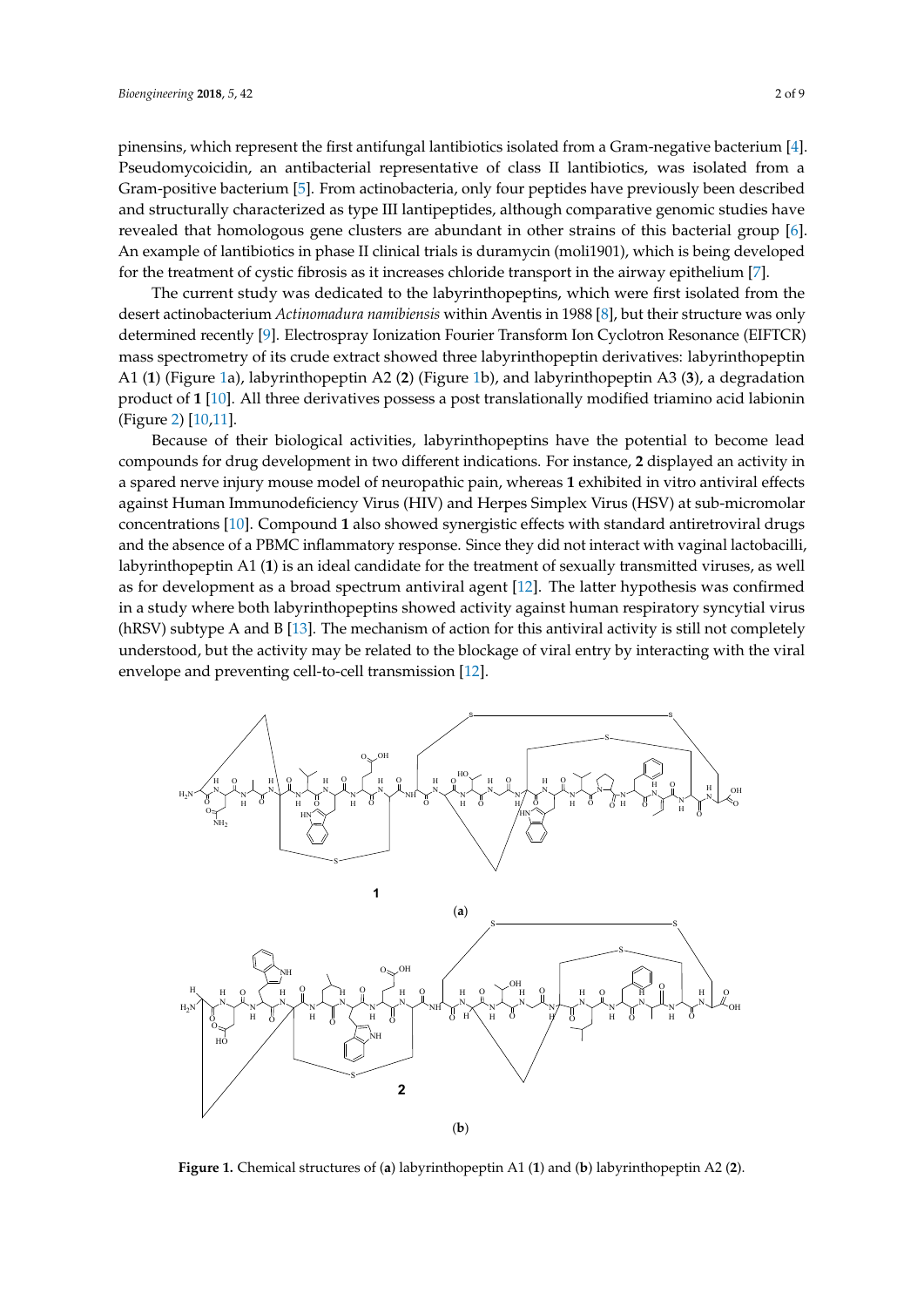<span id="page-2-0"></span>Labyrinthopeptins were produced by biotechnological means yielding 6.2 mg/L of **2**, obtained from Labyrinthopeptins were produced by biotechnological means yielding 6.2 mg/L of **2**, obtained a shake flask batch cultivation in 10 L scale [\[10\]](#page-8-6). Another study by Krawczyk et al. [\[14\]](#page-8-10) reported from a shake flask batch cultivation in 10 L scale [10]. Another study by Krawczyk et al. [14] reported 90 mg/L for 1 and 39 mg/mL for 2 obtained from the wild type strain of Actinomadura namibiensis. However, details on the purity of the compounds were not provided in that study. In the current However, details on the purity of the compounds were not provided in that study. In the current study, for the first time, we describe a scalable batch-process using a 10 L bioreactor and *Actinomadura* study, for the first time, we describe a scalable batch-process using a 10 L bioreactor and *Actinomadura*  namibiensis strain DSM 6313 as the producer organism, which led to a 1.2-fold increase in the yield of 1, and a 4.2-fold increase in the yield of 2 compared to the data in the literature  $[14]$ . Moreover, we outline an optimized downstream processing procedure that ensures a quantitative supply of **1** and **2** with sufficient purity for further pre-clinical studies.



**Figure 2.** Chemical structure of labionin (**3**). **Figure 2.** Chemical structure of labionin (**3**).

# **2. Materials and Methods 2. Materials and Methods**

# *2.1. General Experimental Procedure 2.1. General Experimental Procedure*

All HPLC analyses were performed on an Agilent 1200 Series instrument (Agilent, Santa Clara, All HPLC analyses were performed on an Agilent 1200 Series instrument (Agilent, Santa Clara, CA, USA), equipped with degasser, binary Pump SL (Agilent Technologies 1260 Infinity, Agilent Technologies, Santa Clara, CA, USA), autosampler and a combined diode array detector/electron light scattering detector Corona Ultra RS (Dionex, Sannyvale, CA, USA), using the conditions described by Beckmann et al.  $[15]$ .

High performance liquid chromatography-electrospray ionization mass spectrometry High performance liquid chromatography-electrospray ionization mass spectrometry (HPLC-ESI-MS) spectra were recorded with an Agilent 1200 series HPLC system with Acquity UPLC (HPLC-ESI-MS) spectra were recorded with an Agilent 1200 series HPLC system with Acquity UPLC BEH C18 column (2.1  $\times$  50 mm, 1.7 µm) from Waters (Eschborn, Germany), coupled to an ion trap mass spectrometer, amZon™ (Bruker, Bremen, Germany) (scan range 100 to 2000 *m/z*, capillary voltage mass spectrometer, amZon™ (Bruker, Bremen, Germany) (scan range 100 to 2000 *m/z*, capillary voltage 4000 V, dry temperature 250 °C). 4000 V, dry temperature 250 ◦C).

Ultra High Resolution-Time of Flight (UHR-TOF-MS) data were obtained using an Ultimate Ultra High Resolution-Time of Flight (UHR-TOF-MS) data were obtained using an Ultimate 3000RS Thermo Scientific™ Dionex™ (Waltham, MA, USA) instrument equipped with a Kinetex C18 3000RS Thermo Scientific™ Dionex™ (Waltham, MA, USA) instrument equipped with a Kinetex C18 column (150  $\times$  2.1 mm, 1.7 µm) from Phenomenex (Torrance, CA, USA) as stationary phase. The HPLC system was coupled to a mass spectrometer (maXis HD™, Bruker, Bremen, Germany), with a scan range from 250 to 2500 *m/z*, a set collision energy of 8.0 eV, capillary voltage 4500 V, nebulizer 4.0 bar, and the dry heater set to 200  $\degree$ C.

Chemicals and solvents were obtained from AppliChem GmbH (Darmstadt, Germany), Avantor Chemicals and solvents were obtained from AppliChem GmbH (Darmstadt, Germany), Avantor Performance Materials (Deventor, The Netherlands), Carl Roth GmbH & Co. KG (Karlsruhe, Germany), and Merck KGaA (Darmstadt, Germany) in analytical and HPLC grade.

## *2.2. Fermentation in a 10 Liter Scale Bioreactor 2.2. Fermentation in a 10 Liter Scale Bioreactor*

A seed culture of *Actinomadura namibiensis* DSM 6313 was prepared in two steps. An aliquot 1.8 mL from a cryo culture in 10% glycerol was inoculated in 100 mL of the production medium, of 1.8 mL from a cryo culture in 10% glycerol was inoculated in 100 mL of the production medium, starch-glucose-glycerol (SGG) consisting of 10 g/L starch (Cargill, Sas van Gent, The Netherlands), 2 g/L yeast extract (Ohly®GmbH, Hamburg, Germany), 10 g/L glucose (Cerestar, Neuilly-Sur-Seine,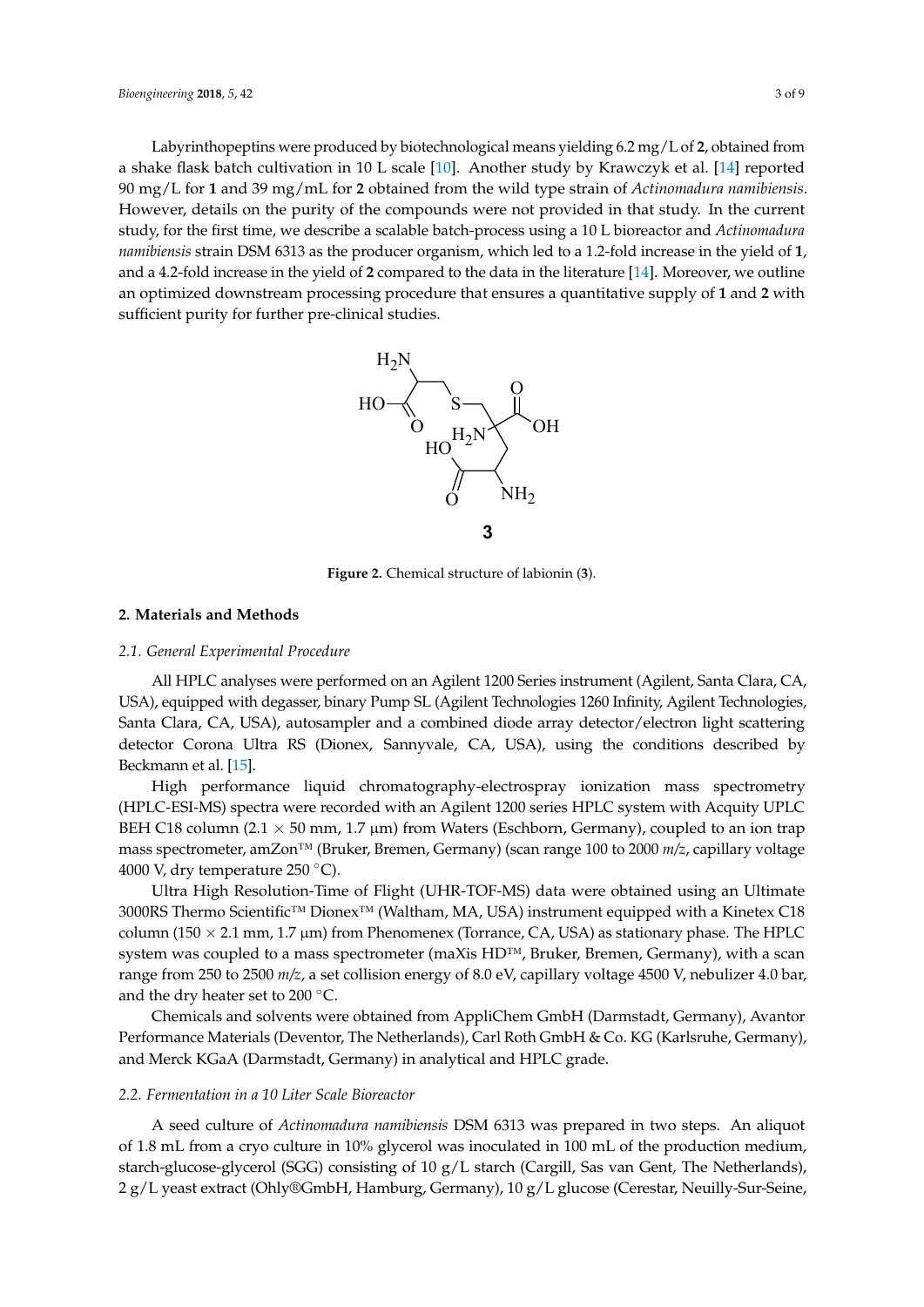France), 10 g/L glycerol (Roth, Karlsruhe, Germany), 2.5 g/L corn steep powder (Sigma-Aldrich, Darmstadt, Germany), 2 g/L peptone (Markor, Carlstadt, NJ, USA), 1 g/L sodium chloride (NaCl),  $3$  g/L calcium carbonate (CaCO<sub>3</sub>), both from Roth in tap water at pH 7.0 before sterilization, in a 250 mL Erlenmeyer flask and incubated on a rotary shaker for 72 h at 30 ◦C and 160 rpm. For the preparation of a secondary seed culture, 20 mL of each of the first inoculum were added to 1000 mL sterile Erlenmeyer flasks with a 400 mL working volume of SGG medium, and then incubated for 48 h at 30 °C and 160 rpm.

The batch cultivation was performed in a 10 L steel reactor (xCUBIO in situ, bbi biotech, Berlin, Germany). The system was equipped with an aseptic sampling system probe, and analyzers for exhaust  $O_2$  and  $CO_2$ , pH, pO<sub>2</sub> (clarc) and temperature, level and foam sensors, and three rushton impellers for agitation. The pH was adjusted prior to 7.2 fermentation by addition of  $H_2SO_4$  or KOH, and was not maintained during the fermentation (Figure [3b](#page-3-0)). The gas flow rate was maintained at 0.25 vvm (2.5 nL/min), and the temperature was set to 30 °C. Stirring was set to a minimum of 100 rpm and automatically increased to maintain a  $pO<sub>2</sub>$  of 30%. Batch fermentation was started with a cultivation volume of 9.5 L of SGG medium. A 5% inoculum was added and the fermentation was **Biographic continued for 672 h. Biographic school performance of 972 h.** 

<span id="page-3-0"></span>

Figure 3. (a) Correlation between product concentration (mg/L) and substrate concentrations  $(g/L)$ ;  $\mathbf{b}$  carbon dioxide production (CPR; g/Lh) and pH determined during regular time intervals in a 100  $\mathbf{c}$ (**b**) carbon dioxide production (CPR;  $g/Lh$ ) and pH determined during regular time intervals in a 10 L batch fermentation. Product concentration is expressed as a cumulative value for the biomass and the supernatant together (dashed lines) and for the biomass only (solid lines).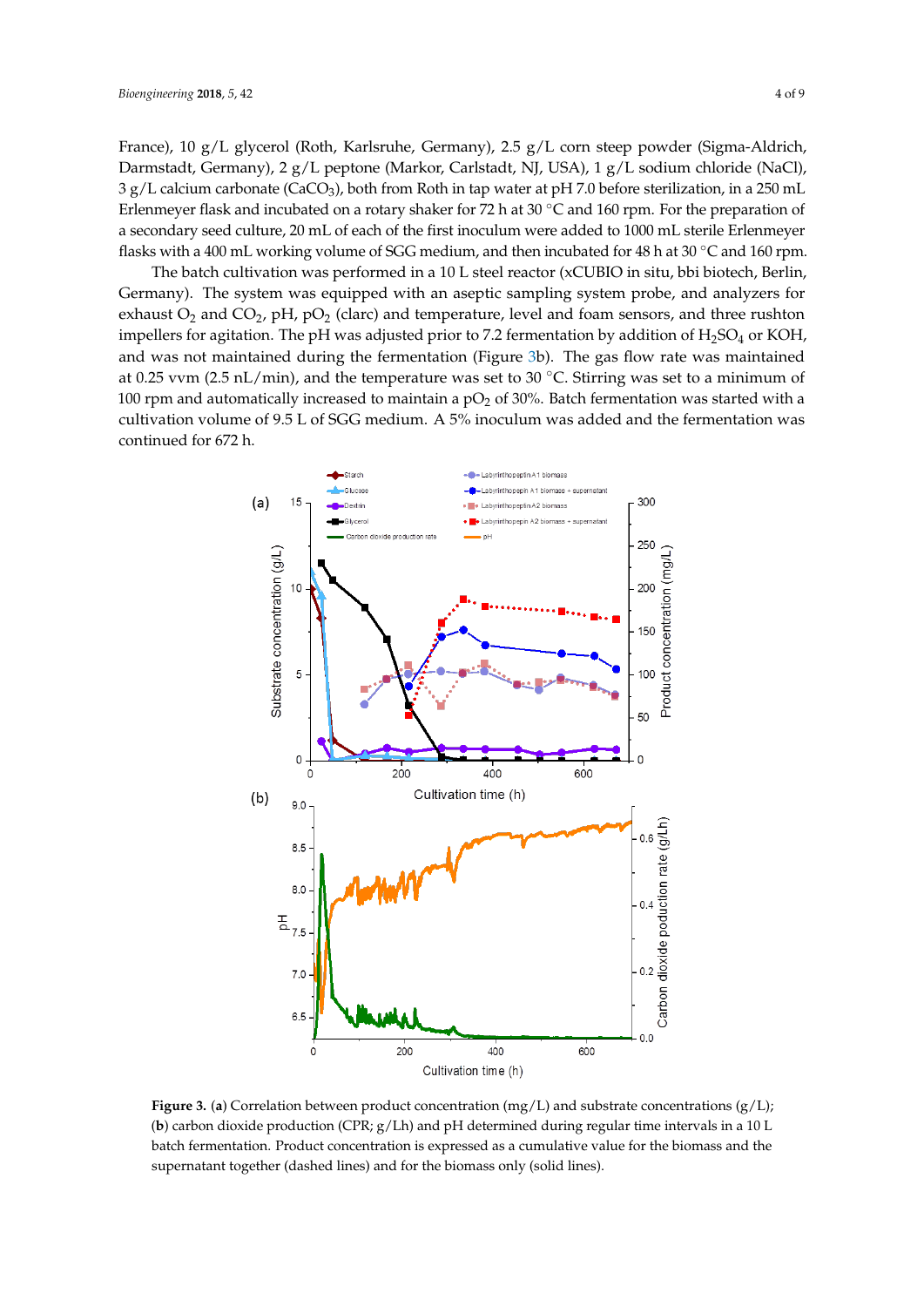#### *2.3. Determination of Substrate and Product Concentrations during the Fermentation*

Glucose, glycerol, and dextrin concentrations were determined as described previously [\[14\]](#page-8-10) using an Agilent 1260 series HPLC and a Phenomenex (Aschaffenburg, Germany) REZEX ROA-Organic Acid H+ (8%) column (300  $\times$  7.8 mm  $\times$  8 µm) at 65 °C with a refractive index detector. Separation occurred under isocratic conditions of 0.05 mM  $H_2$ SO<sub>4</sub> for 45 min (Figure [3a](#page-3-0)). The carbon dioxide production rate (CPR) was automatically monitored and the time course is shown in Figure [3b](#page-3-0).

The product concentration was determined separately for the biomass and the supernatant. For this purpose, samples  $(2 \times 10 \text{ mL})$  were obtained at regular intervals. To the first sample,  $1\% (v/v)$ Amberlite XAD™-16N adsorber resin (Sigma-Aldrich, St. Louis, MO, USA) was added and centrifuged for 20 min at 5000 rpm. Thereafter, the supernatant was discarded, 12 mL of a mixture of acetone, methanol (MeOH), and water (1:3:2) was added, sonicated for 30 min at 40  $\degree$ C, and centrifuged for 20 min at 5000 rpm. The organic solvent was evaporated *in vacuo* and the aqueous residue was freeze-dried.

The second sample was treated as described above, but without the Amberlite XAD™-16N adsorber resin, to determine the product concentration in pellet for only. Both extracts were reconstituted in the MeOH and H2O mixture (50:50, *v*/*v*), centrifuged for 5 min at 14,000 rpm and the supernatants were injected into a Dionex Ultimate 3000 (Thermo Scientific, Waltham, MA, USA) HPLC system, using a Nucleodur Phenyl Hexyl column  $(1.8 \mu m; 100 \times 2 \mu m)$ , Macherey Nagel, Düren, Germany) as stationary phase, equipped with a pre-column consisting of the same material (1.8  $\mu$ m;  $4 \times 2$  mm). The mobile phase was composed of solvent A, H<sub>2</sub>O + 0.1% formic acid (FA), and solvent B, acetonitrile (ACN +  $0.1\%$  FA). A gradient was run from 30% B for 1 min, followed by a linear increase to 50% B over 10 min, which was afterward increased to 100% B in 1 min, and then maintained under isocratic conditions at 100% for 5 min, at a flow rate of 0.3 mL/min and ultraviolet (UV) detection at 280 nm. The product concentrations were determined via a calibration curve using five defined standard solutions, as displayed in Figure [3a](#page-3-0) in relation to the substrate concentration.

#### *2.4. Downstream Processing and Isolation of Labyrinthopeptins*

The culture broth (7.5 L) was centrifuged at 9000 rpm (Sorvall<sup>®</sup> RC5B centrifuge, DuPont Instruments, Wilmington, DE, USA) for 30 min to separate the biomass (975 mL) from the supernatant. The resulting biomass cake (529 g) was defatted with an equal amount of *n*-heptane, extracted two times with a mixture of 7.5 L acetone, MeOH, and H2O (1:3:2) for 1 h in an ultraconic bath Sonorex Digital 10P (Bandelin, Berlin, Germany). The organic solvent was evaporated *in vacuo* and the remaining aqueous residue was freeze-dried to avoid losses due to the extensive foaming of the extract at lower pressure. We obtained 8.8 g of crude product.

The culture broth was incubated with 1% (*v*/*v*) of Amberlite XAD™-16N adsorber resin under stirring for 1 h. The resin was removed by filtration and subsequently extracted with 1 L of solvent mixture, according to the same protocol described above, to obtain 1.7 g of crude extract.

Both the mycelial and the supernatant extracts were dissolved in a mixture of MeOH and  $H_2O$ (50:50, *v*/*v*), centrifuged for 15 min at 5000 rpm, and purified via gel permeation chromatography (GPC) on Sephadex®LH 20 material (Pharmacia Fine Chemicals, Inc., New York, NY, USA). A medium pressure liquid chromatography (MPLC) device was used for the GPC, equipped with Minipuls S3 pump (Gilson, Inc.; Middleton, WI, USA), a B 687 mixing device (Büchi, Flawil, Switzerland), a 2138 UVICORDS UV detector set to 220 nm (LKB, Bromma, Stockholm, Sweden), and a REC 102 writer (Pharmacia Biotech Inc., Piscataway, NJ, USA).

The mobile phase was composed of MeOH:H<sub>2</sub>O (50:50,  $v/v$ ), the flow rate of 8 mL/min was applied, with an overall solvent consumption of 7.7 L to create two fractions at the retention times of 108 min and 124 min. The fractions were subsequently checked by HPLC-ESI-MS to determine peptide co-elution and therefore, both were pooled together. A total of 5 g and 0.8 g of intermediate product was obtained after GPC, which was further purified via the preparative HPLC. For this purpose, a Gilson GX270 Series HPLC system was used with a Nucleodur Phenyl hexyl column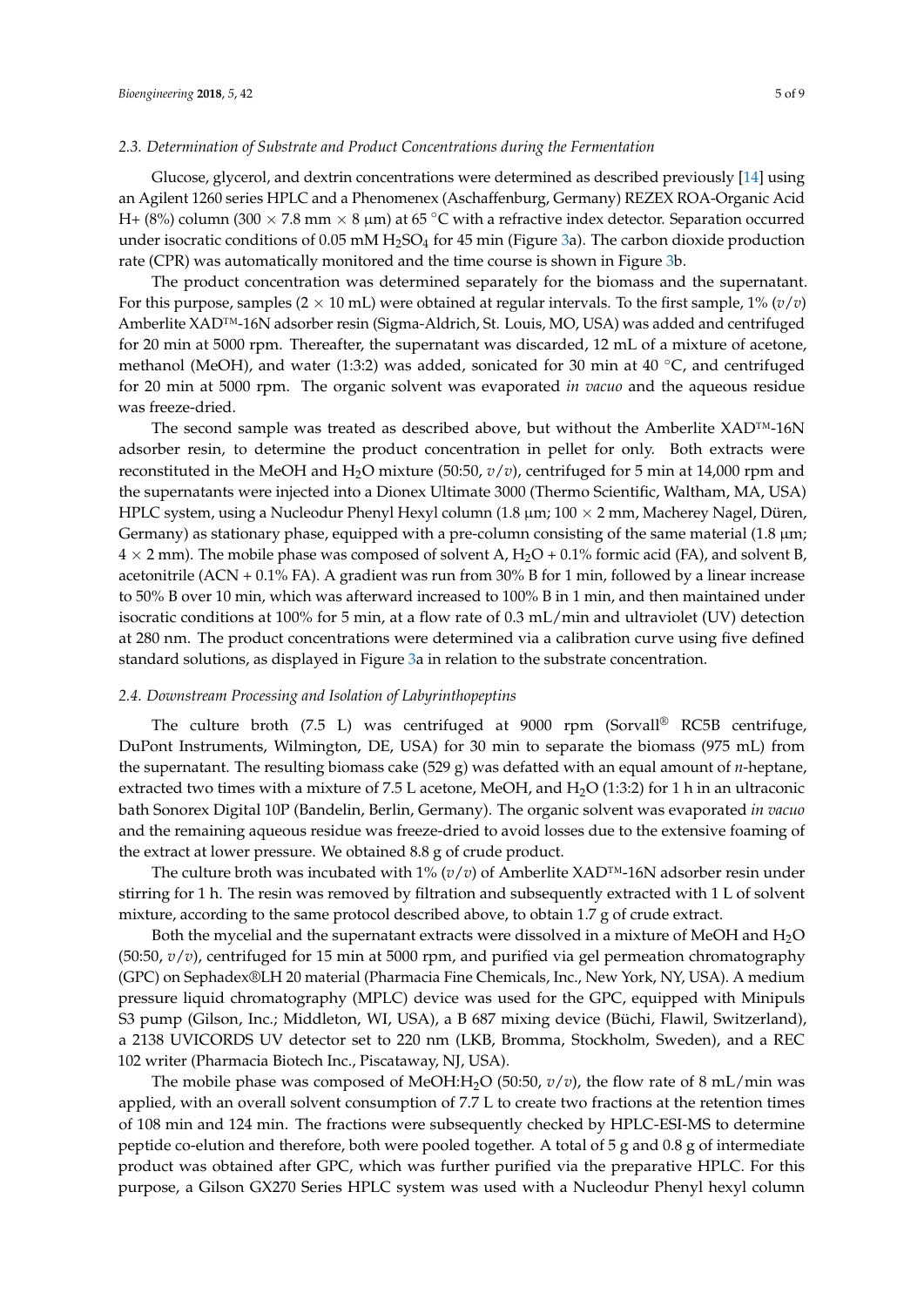(5  $\mu$ m; 150  $\times$  40 mm; Macherey-Nagel, Düren, Germany), solvent A with H<sub>2</sub>O + 0.1% FA, and solvent B with ACN + 0.1% FA. Gradient elution was performed as follows: 5 min isocratic on 30% of B, followed by a linear increase to 80% of B over 30 min, then an increase of B to 100% over 5 min, and maintaining at 100% of B for the next 5 min. A flow rate of 30 mL/min was used and detection was performed at 254 nm. Fractions were collected according to the observed peaks and were submitted to UHR-TOF-MS. For chromatograms, see Supplementary Figures S1–S7. Finally, 420 mg and 160 mg of **1** were isolated from the biomass and supernatant, respectively, with 99.34% purity. From **2**, 380 mg were isolated from the biomass crude extract, whereas 140 mg were obtained from the supernatant crude extract with 99.13% purity. For their isolation at the preparative scale, 26 L of ACN and 22.7 L of H2O were consumed, whereas 42 h were required for obtaining the yields. The mass balance for the major unit operations of the downstream processing is displayed in Tables [1](#page-5-0) and [2](#page-5-1) for the biomass and the supernatant, respectively, whereas recovery of the isolation process is provided in Table [3.](#page-5-2)

| Input(g) | Output A1             |                     |               |  |
|----------|-----------------------|---------------------|---------------|--|
|          | A1(g)                 | Recovery A1 (%)     | Loss A1 $(\%$ |  |
| 8.8      | 0.57                  |                     | 0             |  |
| 5.0      | 0.45                  | 78.9                | 21.1          |  |
| 0.8      | 0.42                  | 93.3                | 6.7           |  |
| Input(g) | Output A <sub>2</sub> |                     |               |  |
|          | A2(g)                 | Recovery A2 $(\% )$ | Loss A2 $(%)$ |  |
| 8.8      | 0.55                  |                     | $\Omega$      |  |
| 5.0      | 0.45                  | 81.8                | 18.2          |  |
| 0.8      | 0.38                  | 84.4                | 15.6          |  |
|          |                       |                     |               |  |

<span id="page-5-0"></span>**Table 1.** Mass balance of the input and the output of major unit operations in the biomass downstream processing.

<sup>1</sup> For the complete downstream process of the biomass.

<span id="page-5-1"></span>**Table 2.** Mass balance of the input and the output of major unit operations in the supernatant downstream processing.

|                                  | Input(g) | Output A1             |                     |               |
|----------------------------------|----------|-----------------------|---------------------|---------------|
| <b>Process Step</b>              |          | $\mathbf{A1}$ (g)     | Recovery A1 $(\%)$  | Loss A1 $(%)$ |
| Crude extract                    | 1.7      | 0.23                  |                     | $\Omega$      |
| GPC $(1 \text{ run})^2$          | 0.8      | 0.18                  | 78.3                | 21.7          |
| Prep. HPLC $(5 \text{ runs})^2$  | 0.3      | 0.16                  | 88.9                | 11.1          |
| <b>Process Step</b>              | Input(g) | Output A <sub>2</sub> |                     |               |
|                                  |          | A2(g)                 | Recovery A2 $(\%$ ) | Loss A2 $(\%$ |
| Crude extract                    | 1.7      | 0.68                  |                     | $\Omega$      |
| GPC $(1 \text{ run})^2$          | 0.8      | 0.28                  | 41.2                | 58.8          |
| Prep. HPLC (5 runs) <sup>2</sup> | 0.3      | 0.14                  | 42.4                | 57.6          |

<sup>2</sup> For the complete downstream process of the supernatant.

<span id="page-5-2"></span>**Table 3.** Overall-recovery of labyrinthopeptins A1 and A2 from the isolation and separation process.

| Compounds           | Amount Estimated (g) | Amount Isolated (g) | Recovery (%) | Loss $(\% )$ |
|---------------------|----------------------|---------------------|--------------|--------------|
| Labyrinthopeptin A1 | 0.80                 | 0.58                | 72.5         | 27.5         |
| Labyrinthopeptin A2 | 1.23                 | 0.51                | 42.3         | 57.7         |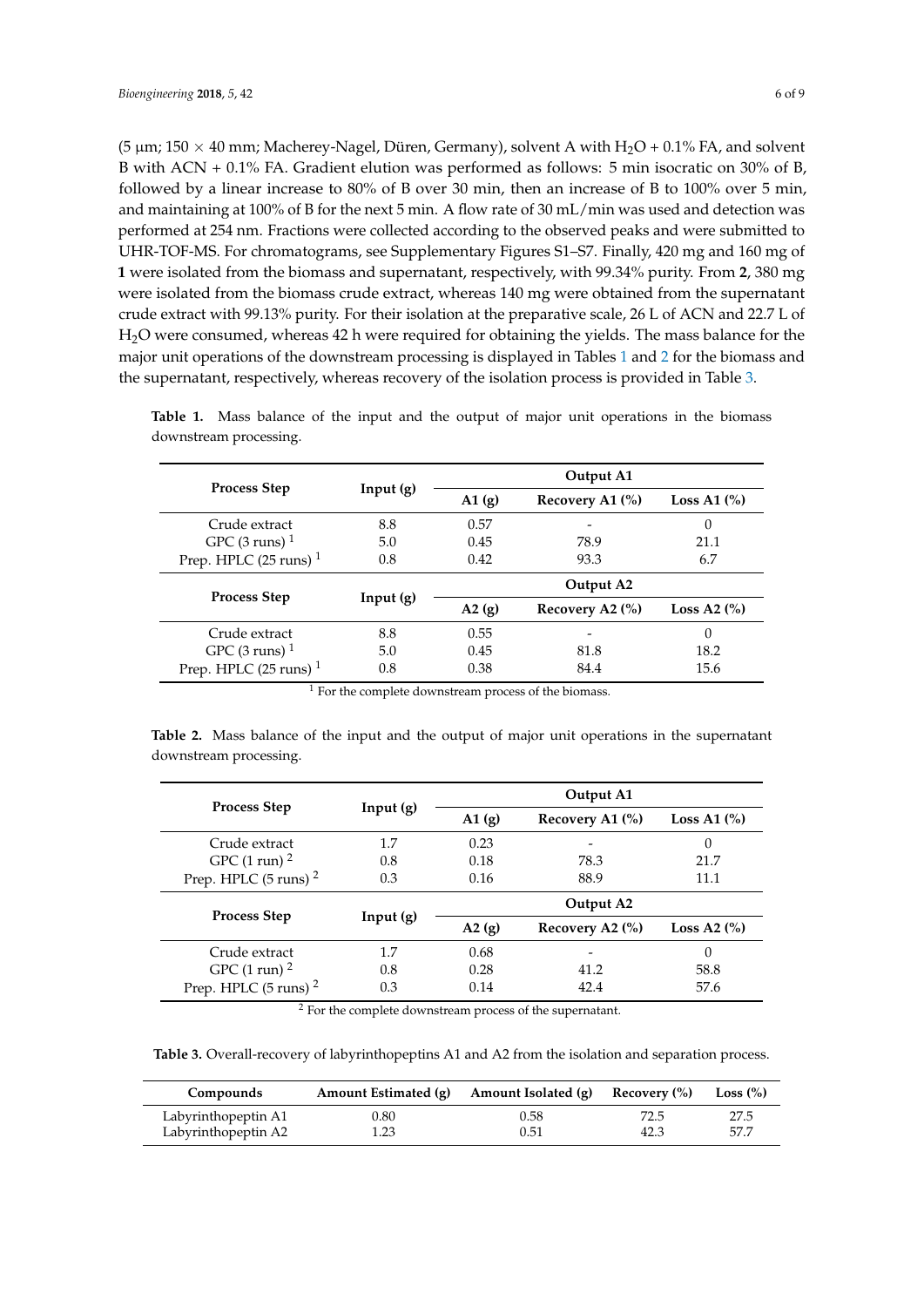#### **3. Results and Discussion**

According to unpublished experiments, **1** and **2** differ drastically in their bioactivity. To enable further in vivo drug development studies, substantial amounts of the compounds are required as well as high purity peptides. Since cost-efficient synthesis is not possible, their production can only be attained by means of biotechnological production.

Conversely, heterologous production of these ribosomally synthesized and posttranslationally modified peptides was reported previously [\[14\]](#page-8-10). Since attempts to establish a suitable genetic system in the wild-type producer *Actinomadura namibiensis* failed, a heterologous *Streptomyces* host was used instead. A general obstacle to the heterologous expression in *S. lividans* is the undesired production of labyrinthopeptin variants with additional N-terminal amino acids. The authors reported using different constructs, pLab\_SG6, for the exclusive generation of **2**, resulting in a yield of 14 mg/L, whereas 1 was generated by the pLab\_SG6 construct (86 mg/L). The titers obtained were in the range of the wild-type *Actinomadura namibiensis*, at 90 and 39 mg/L for **1** and **2**, respectively [\[14\]](#page-8-10). However, this process was never scaled up to attain quantitative amounts of the desired products. These constructs may not provide a path forward to transfer production into pilot scale bioreactors, despite the fact that the considerably increased yields compared to those initially reported yields from shake flasks (6.2 mg/L for **2**) [\[10\]](#page-8-6).

During fermentation, various observations were recorded regarding the correlations of the substrate consumption, which was monitored during the course of our study for the first time during production of the labyrinthopeptins, and metabolite production. All carbon sources used in the media, except for glycerol, were depleted within 48 to 96 h. The starch was metabolized at the initiation of the fermentation and consequently, after the starch was hydrolyzed, an increased concentration of dextrin was measured  $\langle$ <1.0 g/L). Free glucose was only detected at the beginning of the fermentation at a concentration of 0.05 g/L, until 48 h after inoculation, whereas glycerol decreased gradually until 336 h (Figure [3a](#page-3-0)). The lowest measured pH value over the fermentation time was 6.93 (Figure [3b](#page-3-0)), but the pH showed a growing tendency toward the end of the fermentation. The sampling started 120 h after the inoculation and 65 mg/L and 83 mg/L of labyrinthopeptins from A1 (**1**) and A2 (**2**) were calculated, respectively, although we assumed from preliminary shake flask experiments the production started shortly before the first measurement (data not shown). Nevertheless, preliminary experiments showed that the production occurred after sugars and their oligomers had been consumed and the strain entered a phase of limited respiratory activity as illustrated by the CPR where glycerol was then used as a carbon source (Figure [3a](#page-3-0)).

At the end of the fermentation, the concentrations of **1** and **2** were estimated to be approximately 106 and 165 mg/L, respectively. Interestingly, compound **1** was predominant in terms of biomass throughout the entire cultivation, whereas **2** was equally represented in both the supernatant and the biomass. After 672 h of fermentation, increased concentrations of **2** in the supernatant were observed (Figure [3a](#page-3-0),b). An anomaly in the product concentration was observed after 500 h of fermentation, where a decreased concentration in the product obtained from the supernatant was measured. This measuring point was eliminated from the graph in Figure [3a](#page-3-0). We depicted the fermentation from which the product was ultimately isolated, but since the product titers remained stable, terminating the fermentation much earlier in the future would be possible, after about 300 h. Several other options to further increase the titers and reduce the fermentation time, such as by increasing the inoculum and conduction of fed-batch experiments, are presently being planned, and those will commence in parallel to the transfer of the process to 70- and 250-L scales.

After preparative separation, only about 50% of the estimated value of compound **2** was recovered by chromatography, resulting in 510 mg of isolated compound. Nevertheless, this yield constitutes a 4.2-fold increase compared to the data found in the literature [\[14\]](#page-8-10). A titer of 106 mg/L was obtained for compound **1** with a recovery rate of 72.5%, resulting in the isolation of 580 mg of the compound (Table [3\)](#page-5-2). As compared to the data in the literature, this yield constitutes a 1.2-fold increase [\[14\]](#page-8-10). However, this study did not include experiments on the quantitative isolation of **1** and no recovery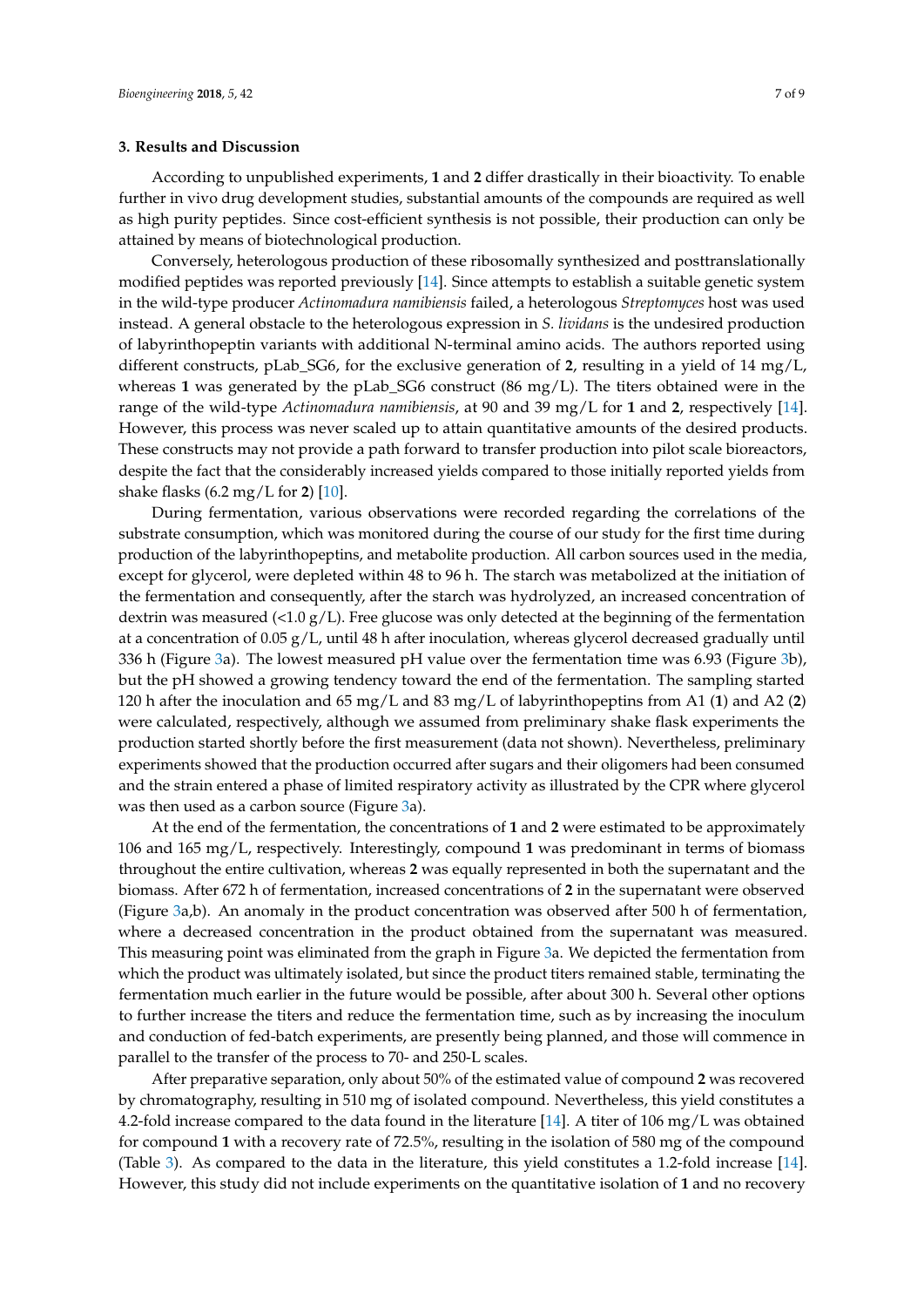rates are provided. In comparison to the titer for **2**, we obtained a considerably lower titer for **1**; however, larger amounts of **1** were quantitatively separated from the crude product (Tables [1](#page-5-0) and [2\)](#page-5-1).

Since the compounds have a high molecular weight and as large sample amounts had to be handled, the downstream processing was accomplished with the combination of a GPC, as a pre-purification step, with the Sephadex<sup>®</sup> LH 20 material, and finally by the purification by preparative HPLC. As expected, the labyrinthopeptins were eluted concurrently, but separating the majority of the co-metabolites and media constituents from the mixture of **1** and **2** was possible. For the final purification of the two target compounds, preparative chromatography had to be used.

Our work clearly demonstrates a substantial increase in the production of labyrinthopeptins and provides a straightforward approach to downstream processing, even for future attempts to further scale-up the process to the pilot scale. From our hindsight of the bioprocess development, different media and different ratios of media components are concurrently being tested to achieve even higher titers in the future, and the process is ready for transfer to the pilot scale.

#### **4. Conclusions**

A method for the biotechnological production, together with a new method for providing sustainable accessibility of the two structurally similar lantibiotics was established in the current study. By improving the isolation/separation conditions, labyrinthopeptins A1 and A2 were obtained at final recovery rates of 72.5% and 42.3%, respectively, and purities of over 99% as estimated by HPLC-UV were attained for both metabolites. To fulfil the requirements for future evaluation of the compound class, involving both, animal studies, and the formulation experiments, gram amounts of labyrinthopeptins are needed. The results presented here provide a path forward, since the compounds were obtained at very high purity, and both the GPC method and the final HPLC separation step can be scaled up in a straightforward manner. A concurrent extensive optimization of culture media and fermentation parameters, in order to further increase the yields and recovery rates will be necessary in any case, in order to attain favorable costs of goods and will be the subject of our further research.

**Supplementary Materials:** The following are available online at [http://www.mdpi.com/2306-5354/5/2/42/s1.](http://www.mdpi.com/2306-5354/5/2/42/s1) Figure S1: HPLC chromatogram showing the preparative HPLC separation of labyrinthopeptin A1 (1) and labyrinthopeptin A2 (2) (UV 254 nm and UV 350 nm), Figure S2: HPLC-UV/Vis chromatogram (200–600 nm) and HRMS data of **1**, Figure S3: HPLC-UV/Vis chromatogram (200–600 nm) and HRMS data of **2**, Figure S4: HPLC-UV chromatogram (220 nm) of **1** showing the purity, Figure S5: Excerpt from the original purity report of **1** (peak 3); purity expressed as area %, Figure S6: HPLC-UV chromatogram (220 nm) of **2** showing the final purity, Figure S7: Excerpt from the original purity report of **2** (peak 2); purity expressed as area %.

**Author Contributions:** Z.R. planned and developed new approach in downstream processing. S.B. collected process data and helped with the technical issues during the fermentation. S.H. supervised the work during the fermentation. Z.R. performed small scale extractions to determine the kinetic profile of the fermentation, harvested bioreactor and with the help of an intern student. S.K. performed extraction GPC and preparative HPLCs. M.S. and S.H. supervised the progress of the project and helped finalizing the draft.

**Funding:** This research received no external funding.

**Acknowledgments:** We kindly want to thank Cäcilia Bergmann and Axel Schulz for their technical support during the fermentation and Esther Surges for her help during the downstream processing.

**Conflicts of Interest:** The authors declare no conflict of interest.

#### **References**

- <span id="page-7-0"></span>1. Willey, J.M.; van der Donk, W.A. Lantibiotics: Peptides of diverse structure and function. *Ann. Rev. Microbiol.* **2007**, *61*, 477–511. [\[CrossRef\]](http://dx.doi.org/10.1146/annurev.micro.61.080706.093501) [\[PubMed\]](http://www.ncbi.nlm.nih.gov/pubmed/17506681)
- <span id="page-7-1"></span>2. Jung, G. Lantibiotics-ribosomally synthesized biologically active polypeptides containing sulfide bridges and α,β-didehydroamino acids. *Angew. Chem. Int. Ed.* **1991**, *30*, 1051–1068. [\[CrossRef\]](http://dx.doi.org/10.1002/anie.199110513)
- <span id="page-7-2"></span>3. Breukink, E.; Wiedemann, I.; van Kraaij, C.; Kuipers, O.P.; Sahl, H.G.; de Kruijff, B. Use of the cell wall precursor lipid II by a pore-forming peptide antibiotic. *Science* **1999**, *286*, 2361–2364. [\[CrossRef\]](http://dx.doi.org/10.1126/science.286.5448.2361) [\[PubMed\]](http://www.ncbi.nlm.nih.gov/pubmed/10600751)